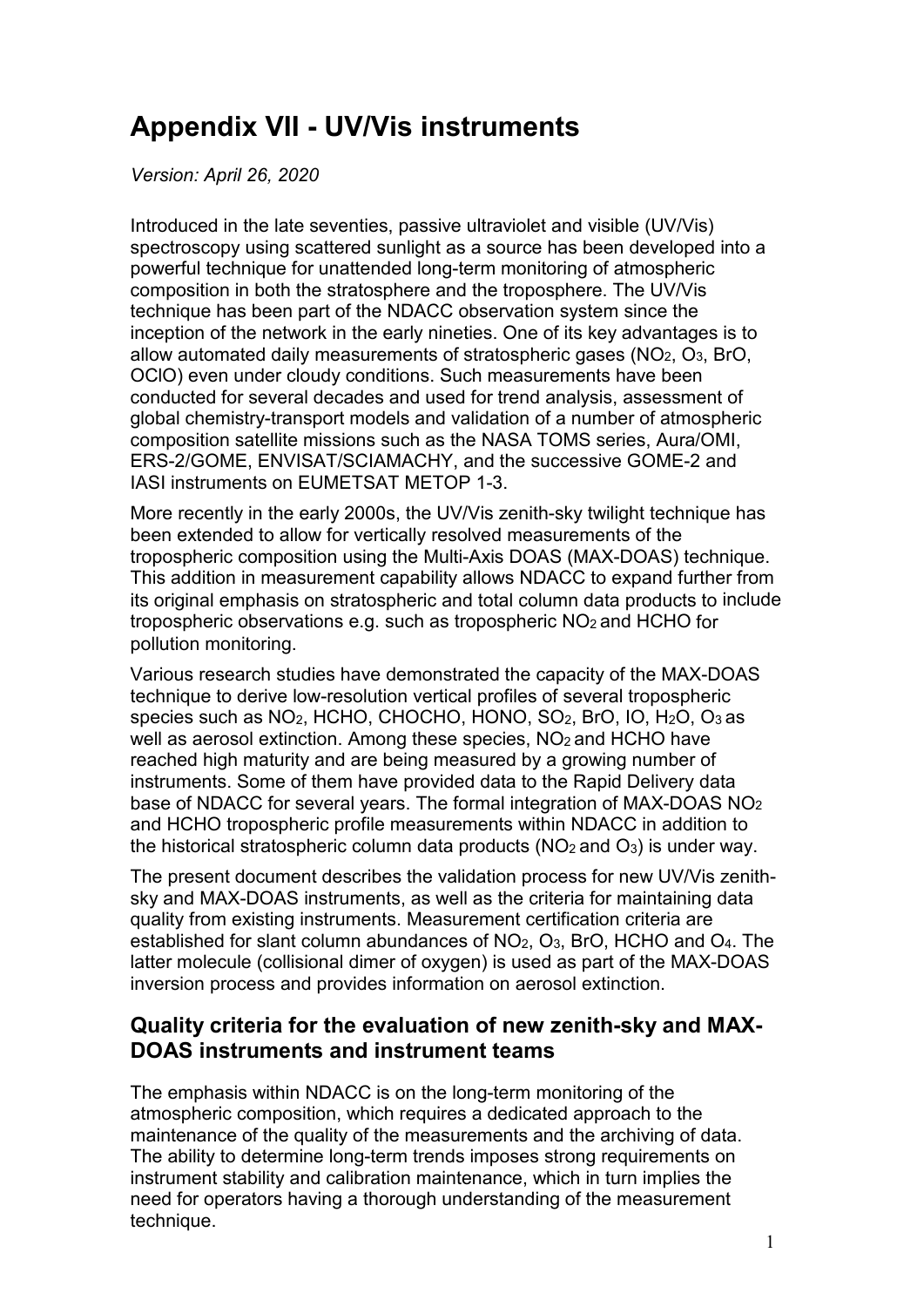The accuracy of UV/Vis data products is determined by the following key factors:

- (1) The slant column measurement accuracy and precision (generally expressed in terms of systematic and random uncertainties). These are primarily determined by instrumental factors, calibration procedures and spectral retrieval methods, but also depend on the accuracy of the molecular absorption cross-sections used in the retrieval process.
- (2) The accuracy of vertical column and/or vertical distribution profile retrieval, which depend (a) on the accuracy of the slant column measurements used as input, (b) the suitability and accuracy of radiative transport models used to calculate the air mass factors (AMFs) needed in the inversion process, (c) the choice of the atmospheric data bases and other ancillary data used as input and a priori (e.g. atmospheric temperature, pressure and ozone profiles), and (d) the suitability of the inversion methods used to convert slant column measurements into final column and/or profile data products.
- (3) The suitability of filtering methods used to identify and flag (or exclude) erroneous data due to e.g. cloud contamination, instrumental artefacts, field of view obstruction affecting the measurement noise, etc.

For total column measurements of  $NO<sub>2</sub>$  and ozone using the zenith-sky geometry, the limiting accuracy of instruments operating at clean sites is generally driven by uncertainties in AMF calculations (which depend on (2b) and (2c) above) and by the estimation of the residual amount in the reference spectrum.

For MAX-DOAS measurements of tropospheric species, uncertainties are more complex to establish and related to a number of parameters such as apriori profiles, covariance matrices of both measurement and a-priori data, aerosol content and aerosol type.

The process of certifying a new UV/Vis observing system for NDACC involves two major steps:

- 1) An evaluation of the instrument design, the available data analysis tools and the expertise from the instrument team (as detailed in Section 2.1 below) and
- 2) the formal and successful participation in a blind or semi-blind instrument intercomparison campaign (as detailed in Section 2.2 below).

Full certification is granted to instruments and measuring groups that fulfil a set of general and specific criteria as described in Section 2.3.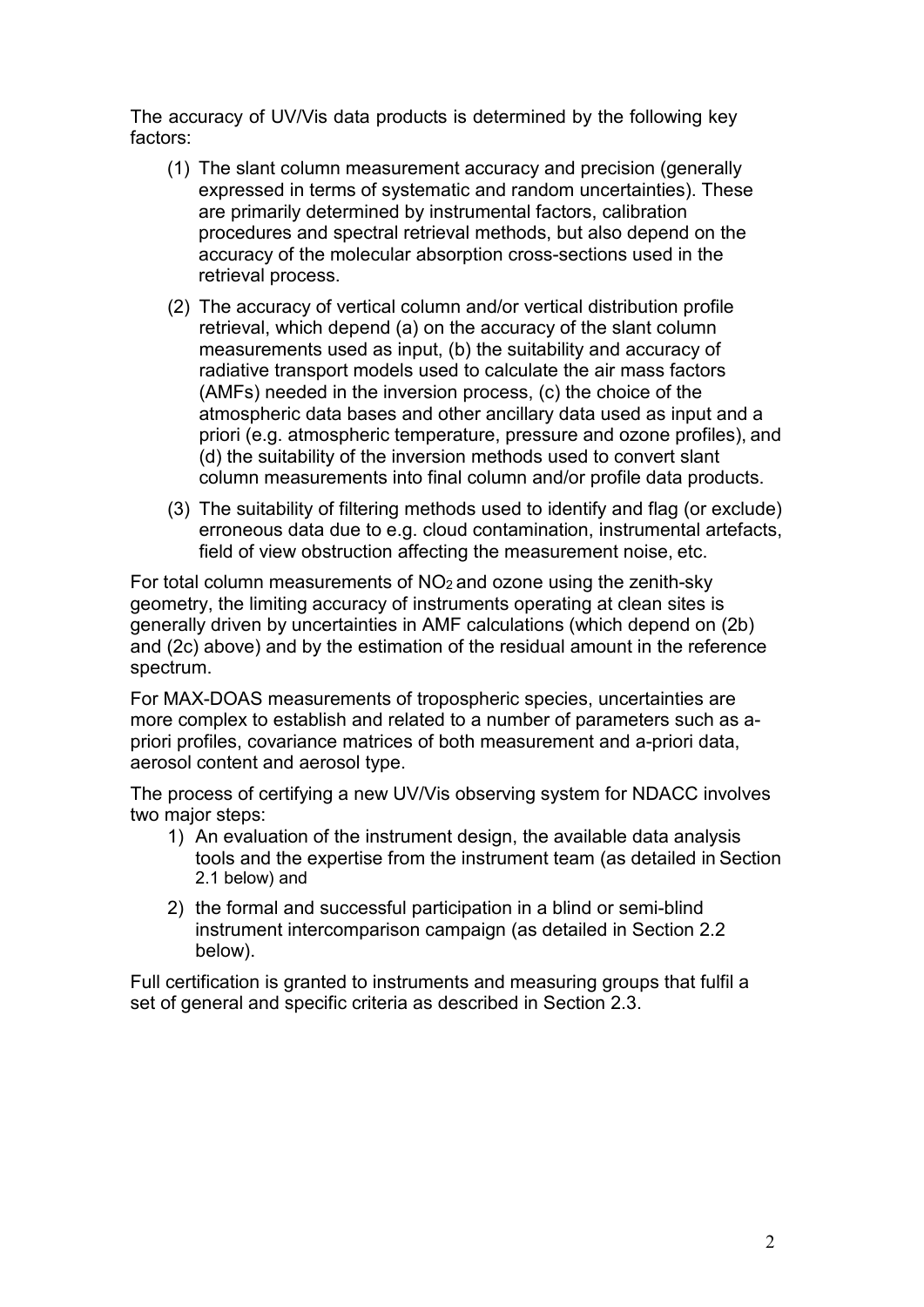#### **Evaluation of instrument design, data analysis tools and expertise from the measuring team**

Before a new candidate instrument is considered for certification within NDACC, the group responsible for instrument operation may be asked (upon decision of the UV-Vis working group (WG) co-chairs) to supply the following to the NDACC UV/Vis WG representatives:

- A detailed technical description of the instrument including detection limits of trace gas slant columns (or S/N ratio of spectra in key wavelength regions) and general operating parameters.
- An outline of the spectral analysis technique used with details of the retrieval code used, in particular the wavelength calibration procedure applied, and a description of any deviation with respect to NDACC recommended settings (e.g. source of absorption cross-sections or fitting interval).
- An example of raw measured spectra for inspection by the WG cochairs. Typically, this will consist in one full day of observations under standard operating conditions, covering both noon and twilight.
- A report on the instrumental calibration performed by the team. Ideally, this shall cover the instrumental spectral response function (ISRF), dark current and electronic offset spectra, detector linearity response, an estimate of the stray light levels and the instrument polarisation characteristics. For MAX-DOAS instruments, a description of the method used to assess the accuracy of the elevation pointing and the instrumental field of view will have to be provided as well. Note that recommendations on how to perform these calibrations are given in a MAX-DOAS Best Practice Document, available on the UV/Vis WG web site (see Section 4).
- Examples of existing measurement data in support of the evaluation process, e.g. results from local intercomparisons, scientific publications involving validation activities or equivalent reference data.

Discussions and data exchange between the PI and the UV/Vis WG representatives may be required, as the WG must be satisfied with this part of the evaluation.

#### **Instrument intercalibration field campaign**

Instrument intercomparison field campaigns are regularly organised, at the frequency of approximately one campaign every 5 years. Table 1 lists the NDACC UV/Vis intercomparison campaigns that have been organised since the inception of NDACC. The aim of such campaigns is to provide an opportunity for certification of new groups but also to foster interactions between groups and promote scientific improvements.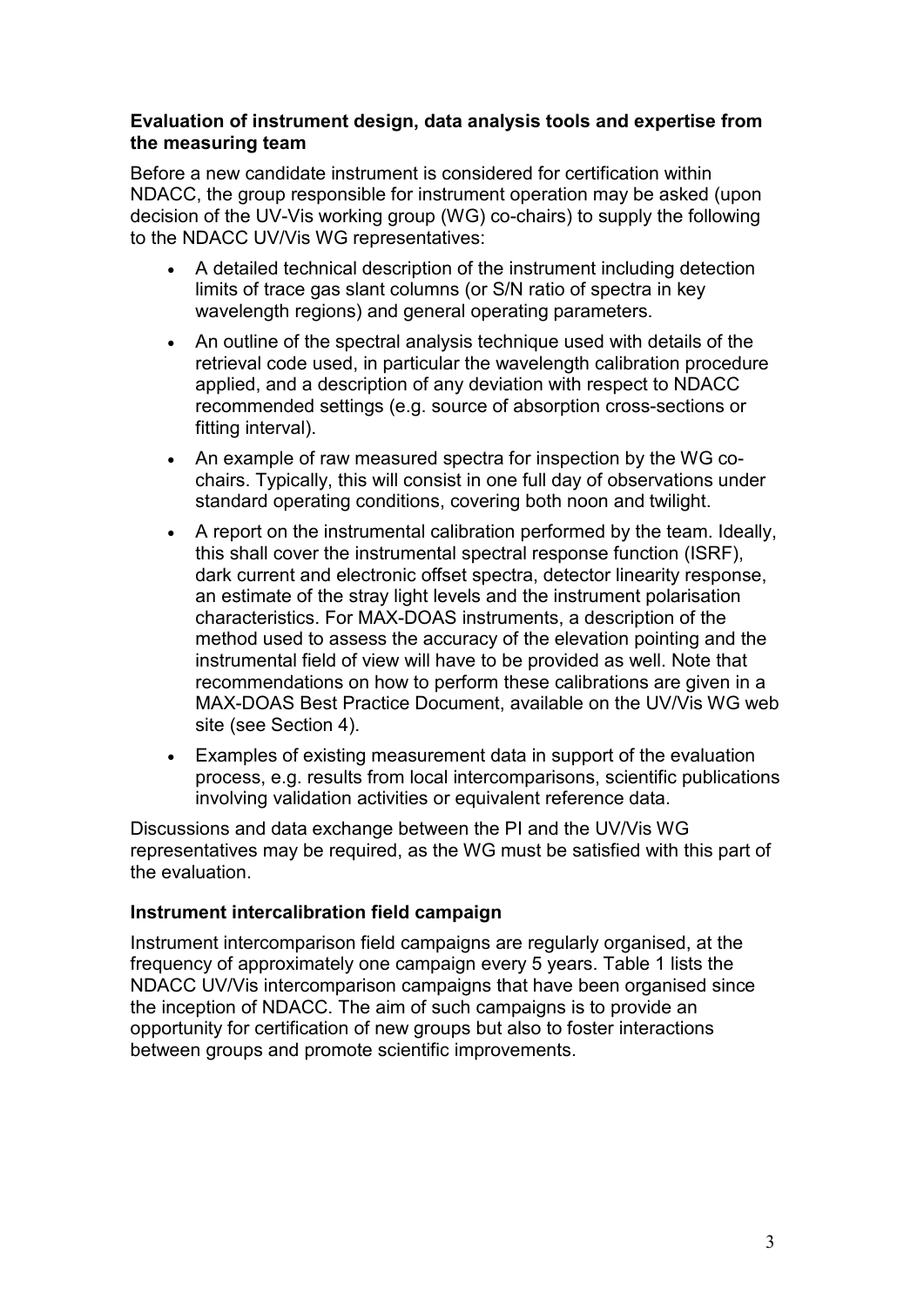| <b>Date</b>                     | Location                                  | Name and<br>affiliation of<br>campaign referee  | <b>References</b>                                                                            |
|---------------------------------|-------------------------------------------|-------------------------------------------------|----------------------------------------------------------------------------------------------|
| May 12-23, 1992                 | Lauder, New-Zealand                       | David Hofmann,<br>NOAA, USA                     | Hofmann et al.,<br>1995                                                                      |
| June 11-21, 1996                | Observatoire de Haute<br>Provence, France | Howard Roscoe,<br>BAS, UK                       | Roscoe et al., 1999;<br>Aliwell et al., 2002                                                 |
| February 13 to<br>March 8, 2003 | Andoya, Norway                            | Anne-Carine<br>Vandaele, BIRA-<br>IASB, Belgium | Vandaele et al<br>2005                                                                       |
| June 15-30, 2009                | Cabauw, The<br><b>Netherlands</b>         | Howard Roscoe<br>BAS, UK                        | Roscoe et al., 2010;<br>Piters et al., 2012;<br>Pinardi et al., 2013;<br>Friess et al., 2016 |
| September 12-18,<br>2016        | Cabauw, The<br><b>Netherlands</b>         | Karin Kreher, BK<br>Scientific GmbH,<br>Germany | Kreher et al., 2019;<br>Donner et al., 2020;<br>Tirpitz et al., 2020                         |

**Table 1 : NDACC UV/Vis intercomparison campaigns**

The certification of a new instrument relies on the successful participation in an intercomparison of measurements and data analysis following the "semiblind" rules detailed below. New instruments are evaluated by comparison with already certified instruments under the supervision of an impartial campaign referee. The intercomparison should adhere to the following conditions:

- The intercomparison is conducted at a site selected to allow for successful observations of the target data products under a wide range of concentration values and under both clear and cloudy conditions.
- The intercomparison is conducted for a period of not less than 10 days, tentatively with all instruments operating correctly.
- Measurements taken by all participating instruments are made over the whole day with a period of high temporal sampling near midday, each day of the intercomparison irrespective of experienced weather conditions. For MAX-DOAS instruments, measurements should cover a minimum of 10 different elevation angle values (extending from the lowest possible elevation to the zenith) in at least one common azimuth direction. For twilight measurements, the integration period should be less than the time taken for a 1° change of solar zenith angle (5 minutes at mid-latitudes) or a maximum of 5 minutes for extreme solar zenith angle values.
- Measurements taken by all the participating instruments should be coincident in time to better than one minute, to minimize interpolation errors when performing comparisons. For MAX-DOAS instruments, the same measurement protocol should be adopted, at least in the common azimuth direction.
- For MAX-DOAS instruments, scans of the horizon should be performed daily at noon by all participating instruments. This procedure allows to verify the stability and regularity of the elevation pointing.
- The wavelength interval used for data processing of all the target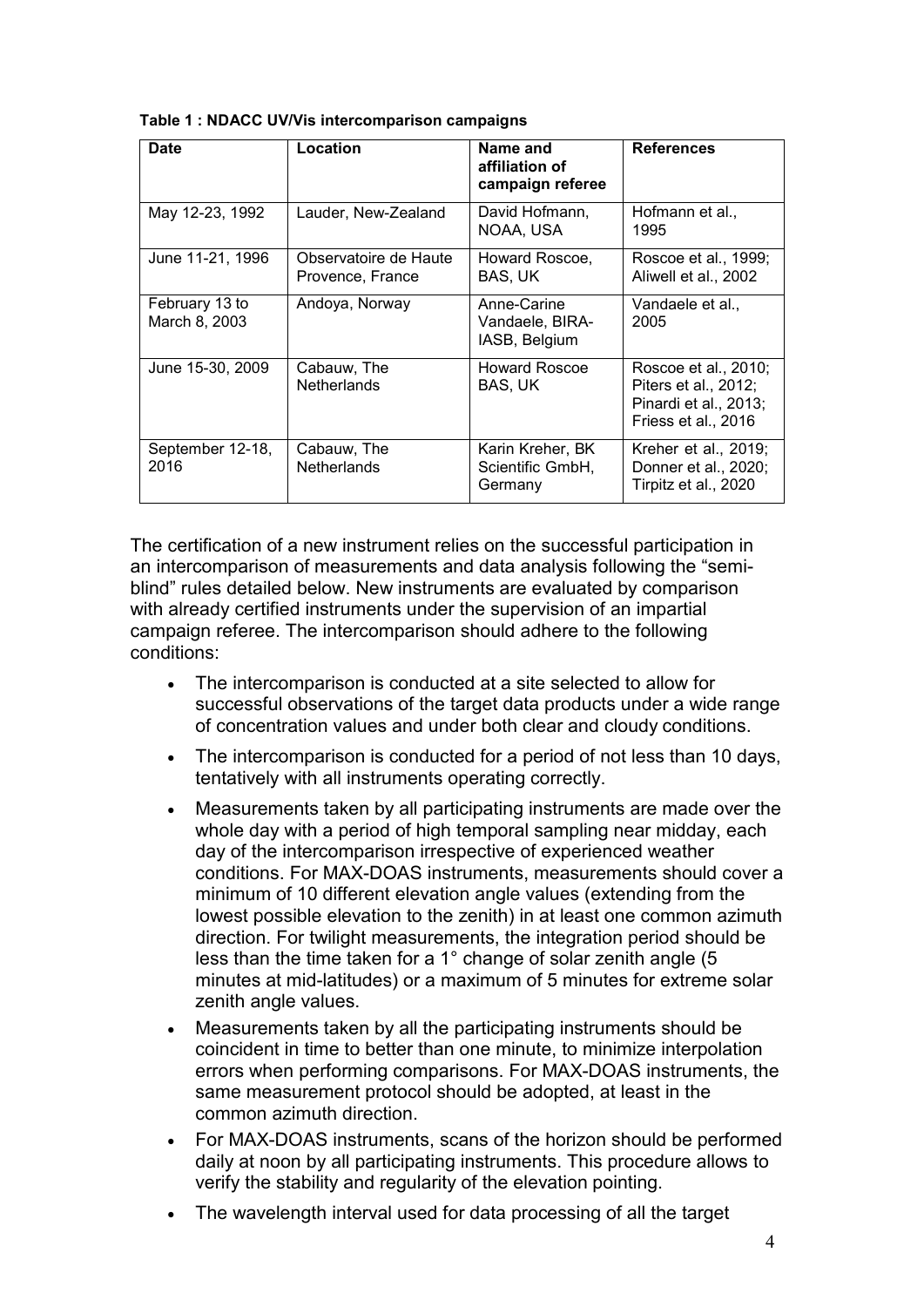species should be the same for all the participating instruments. Nonstandard wavelength intervals might have to be selected to fulfill this important requirement.

- The cross-sections used in the analysis must be from the same source (specified ahead of the campaign), and appropriately convolved to each instrument's resolution, or a slit function determined by spectral fit, when this is shown to be a good approximation for the measured slit function.
- If the key calibration characteristics (dark current, detector linearity, signal to noise ratio at given integration time and illumination level, spectral stray-light, slit function, polarization response and, for MAX-DOAS instruments, telescope field of view and accuracy of elevation pointing) are not supplied by the PI of an instrument beingevaluated, they must be measured during or prior to the intercomparison according to protocols to be established.
- Unless otherwise specified by the campaign referee, the data analysis should provide at least two sets of results: (1) A data set analysed using a daily selected midday reference spectrum, to be submitted to the referee normally within 1 day of the measurements and (2) another data set analysed using a single midday reference spectrum for the whole intercomparison data set to be submitted to the referee within a maximum of three months of the end of the intercomparison campaign. For MAX-DOAS instruments, an additional data set analysed using sequential reference spectra (preferably interpolated at the time of each individual off-axis measurement) selected for each elevation scan might have to be delivered. Final "polished" results will be submitted within a maximum of four months of the end of the intercomparison campaign.
- Blindness rules are important for an instrument evaluation, since the goal is to provide evaluations that represent a "true picture" of each instrument performance. However, experience has shown that campaign results strongly benefit from the adoption of a "semi-blind" intercomparison protocol where preliminary data submitted by participants can be displayed by the referee during the campaign in a form that does not enable participants to identify individual instruments. Experience has also shown that displays of data that do not identify groups (but enable participants to see the general form of the others' measurements) were found to not compromise the integrity of the intercomparison. This approach is therefore recommended for use in UV/Vis intercomparison campaigns. Note that individual results being evaluated must not be exchanged between any participants until final results are submitted by all instrument groups.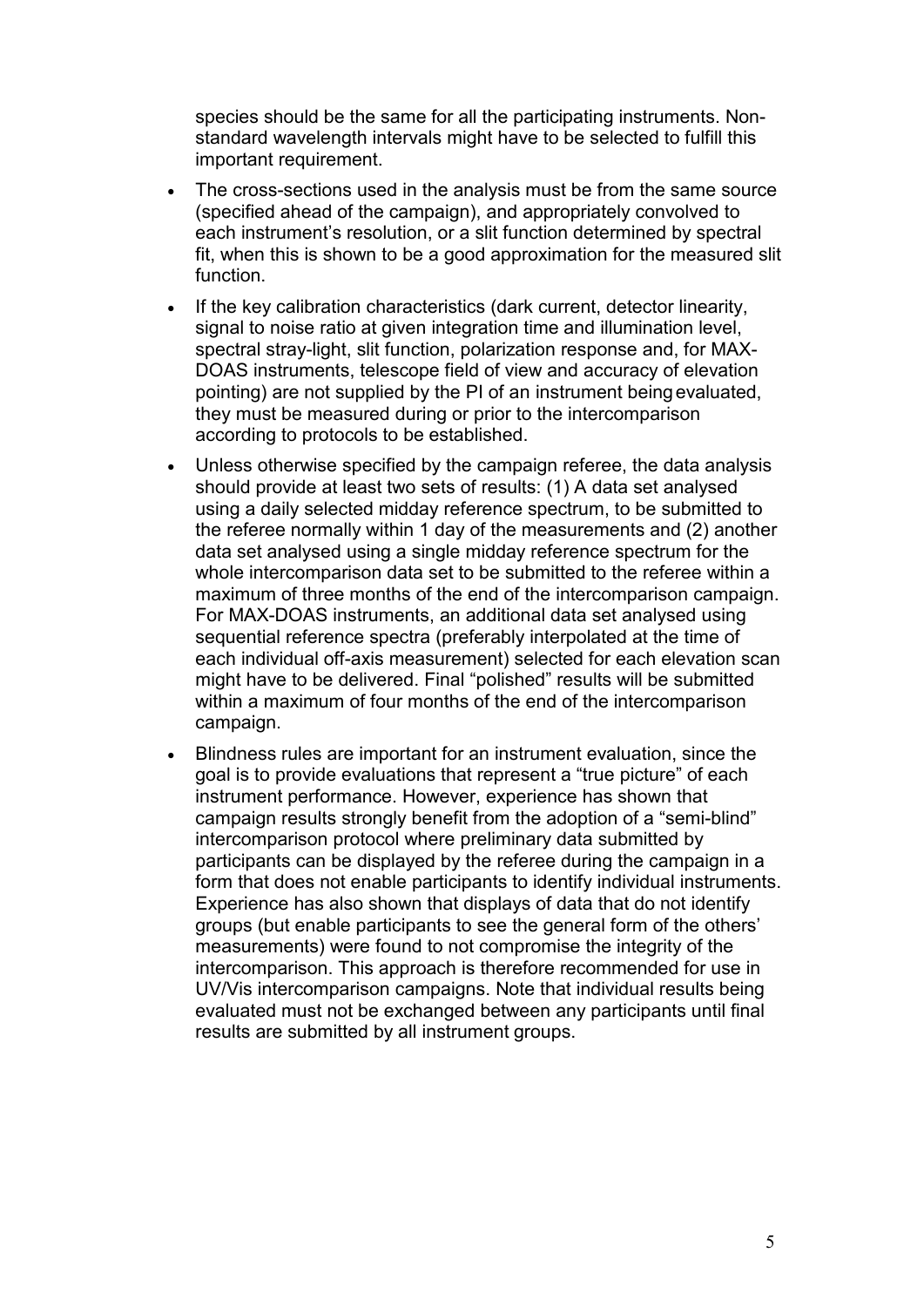#### **Acceptance criteria for new instruments**

The UV/Vis WG or its designated representative(s) will examine the results of the intercomparison and make a recommendation to the NDACC Steering Committee. While additional factors may possibly be examined, the following points are considered as general criteria for acceptance:

- The calibration report provided by instrument PIs (or determined prior to the intercomparison) must be analysed and endorsed by the UV/Vis co-chairs.
- Good consistency between the results obtained using the daily reference spectrum and the results obtained using the campaign single midday reference spectrum. This helps identify problems caused by long period (10 day) drifts in the instrument function or spectral wavelength repeatability. The reference instrument errors can be used as a guide for acceptance.
- For zenith-sky measurements performed at twilight:
	- o Good result self-consistency: This can be assessed by examining the "smoothness" of the twilight data series. At clean sites, midday result variations should remain small, < 1x1015 cm- $2$  for NO<sub>2</sub>,  $\leq 1x10^{18}$  cm<sup>-2</sup> for ozone and  $\leq 3x10^{13}$  cm<sup>-2</sup> for BrO slant columns.
	- $\circ$  Acceptable signal to noise of the order of 500 or better at high (up to 92° for spectra in the visible) and small solar zenith angles. This can be estimated by examining residual spectra.
- For MAX-DOAS measurements performed during the day at small and moderate (< 85°) solar zenith angles:
	- o Acceptable signal to noise of the order of 1000 or better should be reached in spectral ranges relevant for the retrieval of the target species.
	- $\circ$  Horizon scans performed over the duration of the campaign (during days of good visibility) should display an acceptable level of stability and regularity to within a few  $10<sup>th</sup>$  of a degree in elevation.

In addition to these general criteria, measurable criteria for the certification of the zenith-sky and MAX-DOAS primary slant column data products, i.e. NO2, O3, HCHO and O4 differential slant column measurements, have been formalised based on results from previous intercomparison exercises (see Table 1 and, in particular, Kreher et al., 2019 for details).

Because no absolute calibration is possible, accuracy is determined by quantifying the consistency of each instrument relative to a designated reference data set, which is generally obtained from the median of a series of instruments identified as being consistent within their mutual uncertainties (see below). Spectral measurements made during the intercomparison period are analysed by all participants using agreed evaluation settings (wavelength interval, cross-sections, etc.) to obtain individual comparison results. A reliable method to determine which instruments meet a certification is a regression analysis where all combinations of the sets of measurements are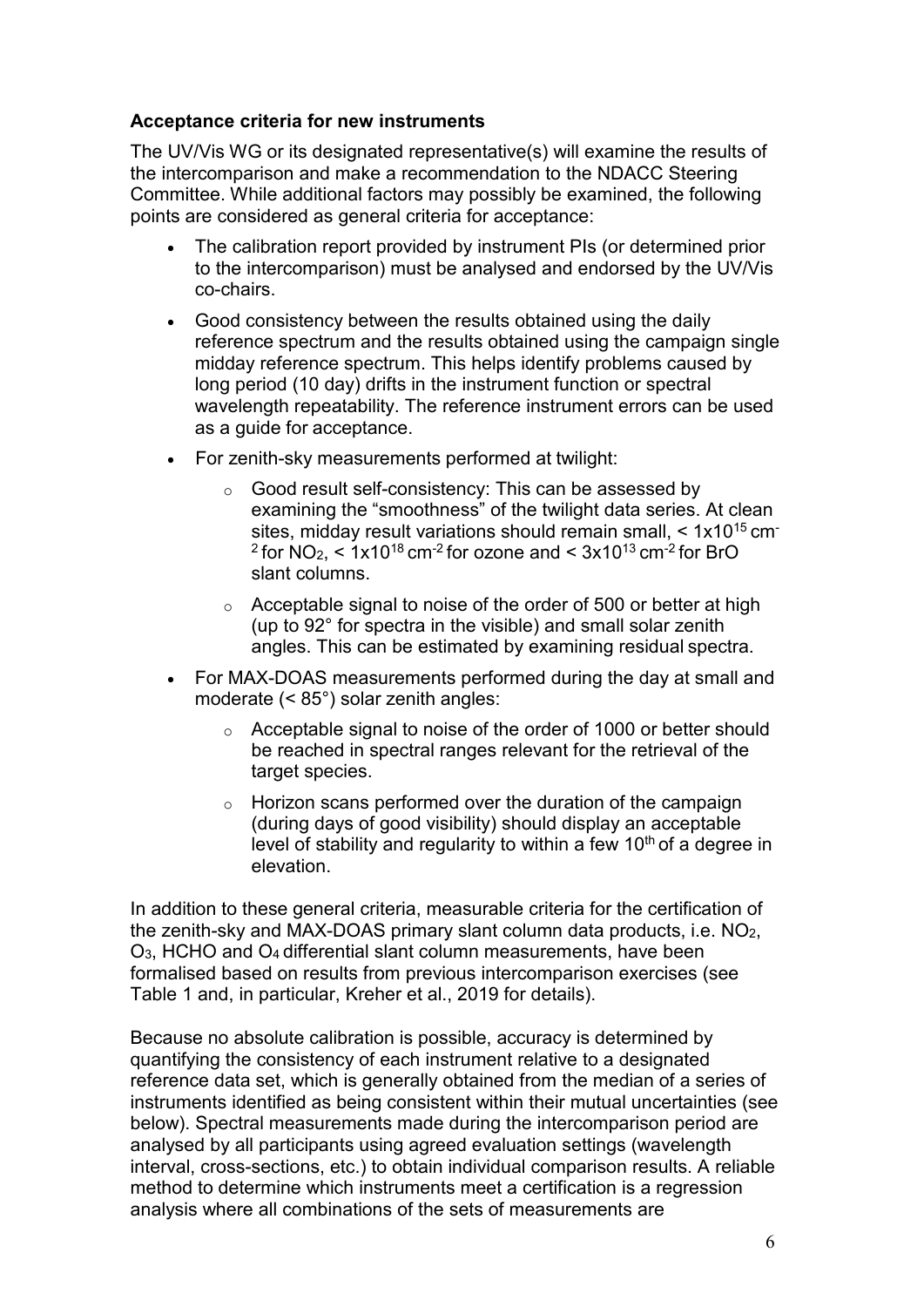intercompared. Matrices of linear regression residual RMS error, slope and intercept are generated in order to identify the instruments that agree most closely. After suitable averaging (median might be preferred over averaging to minimise the impact of possible outliers), the results from these instruments can then be used as a reference for comparing the results of the other participating instruments.

Experience from previous intercomparison campaigns, especially the most recent intercalibration organised in Cabauw, The Netherlands, September 2016 (see Table 1), has been the basis for choosing the numbers listed in Table 2 as acceptance criteria for NO2, O3, HCHO and O4 measuring instruments. Details on the method used to define these numbers are given in Kreher et al. (2019). Note that common acceptance criteria are being used for slant column measurements from zenith-sky and MAX-DOAS instruments.

| Trace gas<br>species | <b>Spectral</b><br>interval (nm) | Acceptance criteria for slant column<br>measurements |                                              |                                                 |
|----------------------|----------------------------------|------------------------------------------------------|----------------------------------------------|-------------------------------------------------|
|                      |                                  | <b>Slope</b>                                         | <b>Intercept</b><br>(molec/cm <sup>2</sup> ) | <b>RMS</b> residual<br>(molec/cm <sup>2</sup> ) |
| NO <sub>2</sub>      | $425 - 490$                      | $1.00 \pm 0.05$                                      | $1.510^{15}$                                 | 8.0 10 <sup>15</sup>                            |
|                      | $411 - 445$                      | $1.00 \pm 0.05$                                      | $1.510^{15}$                                 | 8.0 10 <sup>15</sup>                            |
|                      | $338 - 370$                      | $1.00 \pm 0.06$                                      | $2.010^{15}$                                 | $1.010^{16}$                                    |
| $O_3$                | $450 - 520$                      | $1.00 \pm 0.04$                                      | $2.010^{17}$                                 | $1.010^{18}$                                    |
|                      | $320 - 340$                      | $1.00 \pm 0.04$                                      | $1.010^{18}$                                 | 4.0 10 <sup>18</sup>                            |
| <b>HCHO</b>          | $336.5 - 359$                    | $1.00 \pm 0.10$                                      | $5.010^{15}$                                 | $1.010^{16}$                                    |
| $O_4$ (*)            | $425 - 490$                      | $1.00 \pm 0.05$                                      | 7.0 1041                                     | $3.010^{42}$                                    |
|                      | $338 - 370$                      | $1.00 \pm 0.06$                                      | 8.0 1041                                     | $3.010^{42}$                                    |

**Table 2: Acceptance criteria for NDACC measurements of NO2, O3, HCHO and O4 slant columns**

 $(*)$  Note: the units for  $O_4$  slant column measurements are molec<sup>2</sup>/cm<sup>5</sup>

Groups with intercomparison results that meet these accuracy criteria together with the general acceptance criteria (see above) are certified for NDACC UV/Vis observations. Note that these specifications are not to be taken as rigid criteria. Some groups may have instruments that produce results that are close to these figures. In such case, certification might still be awarded by the UV/Vis working group co-chairs recognising the potential and usefulness of such instruments for NDACC. In this case, assistance will be offered to improve measurement accuracy and eventually prepare a participation to the following intercomparison.

For the special case of BrO, no acceptance criteria can be derived from previous campaigns due to a lack of comparison data. For this particular molecule, acceptance is only based on analysis of the measurement selfconsistency and on the quality of the scientific material provided in support of the application.

## **Quality criteria for the evaluation of continuously operated zenith-sky and MAX-DOAS instruments**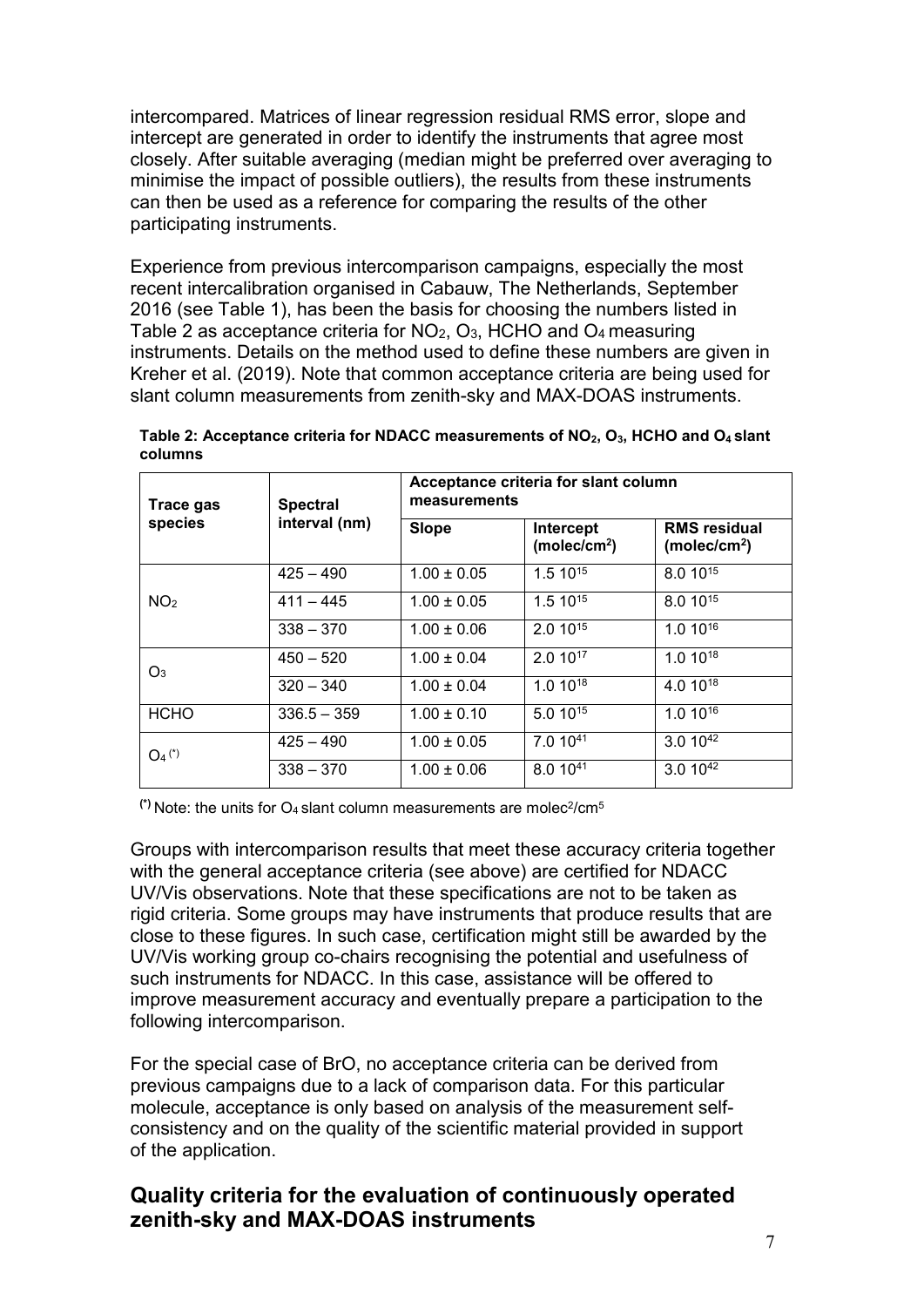The NDACC instrument PI is responsible for maintaining data quality from his/her instrument on a continuous long-term basis. This should include routine procedures on how to check on instrument performance (e.g. stray light monitoring, instrument resolution tests, error figure monitoring and residual spectra checks) and how to deal with instrumental upgrades or replacements necessary to maintain high data quality standards.

#### **Routine operation of an NDACC certified instrument**

The investigator must secure suitable instrument operation and maintenance records. A brief station report requesting this information as part of a prescribed format has to be submitted once a year. Repairs and changes to equipment must be appropriately logged as well as calibrations made afterwards to identify any changes in accuracy. Meta data information also needs to be updated regularly on the NDACC data base and any changes need to be reported as part of this metadata file as well.

Where available, the investigator should use data from other instruments at the measurement site to compare with their UV/Vis measurements, for example Dobson, Brewer, Sonde and Lidar data for ozone total column comparisons. Additionally, the use of more than one UV/Vis instrument operated simultaneously at the same site for a reasonable period of time (a couple of months at least) and the subsequent comparison of results also offer a higher level of confidence in the data.

The investigator must maintain a routine data archiving procedure. The maximum time between measurement and data submission to the NDACC data base should not exceed 12 months but a more frequent data submission is encouraged. When submitting data, the GEOMS HDF4 data format prescribed for use within NDACC should be adopted (see [https://avdc.gsfc.nasa.gov/index.php?site=1876901039\)](https://avdc.gsfc.nasa.gov/index.php?site=1876901039). A facility to deliver unconsolidated data is offered through the Rapid Delivery repository, which is used as a service in support of validation activities (e.g. for satellite missions or the EU Copernicus Atmospheric Monitoring Service). Investigators are encouraged to contribute to this service.

When equipment problems compromise data continuity or quality, the investigator should inform the NDACC UV/Vis working group. Similarly, if the operation of an NDACC instrument or a station is in danger of being interrupted or discontinued (e.g. due to loss of funding), this should be brought to the attention of the UV/Vis working group co-chairs and to the NDACC steering committee.

The instrument PI or members of her/his group must be willing to participate in intercomparison exercises if financially feasible. Because of the effort and cost of such campaigns, these are organized at the frequency of about one campaign every 5 years. This allows for full exploitation of each intercomparison exercise and for significant updates in the objective and scope of successive campaigns, according to scientific progress and the evolution of NDACC.

Approximately every 1-2 years, the NDACC UV/Vis working group and community holds a workshop to discuss new research results as well as ways of improving measurement and analysis quality. Groups experience changes in instrument operators (or responsible scientists) occasionally, and knowledge within the UV/Vis community that workshops provide is an excellent way of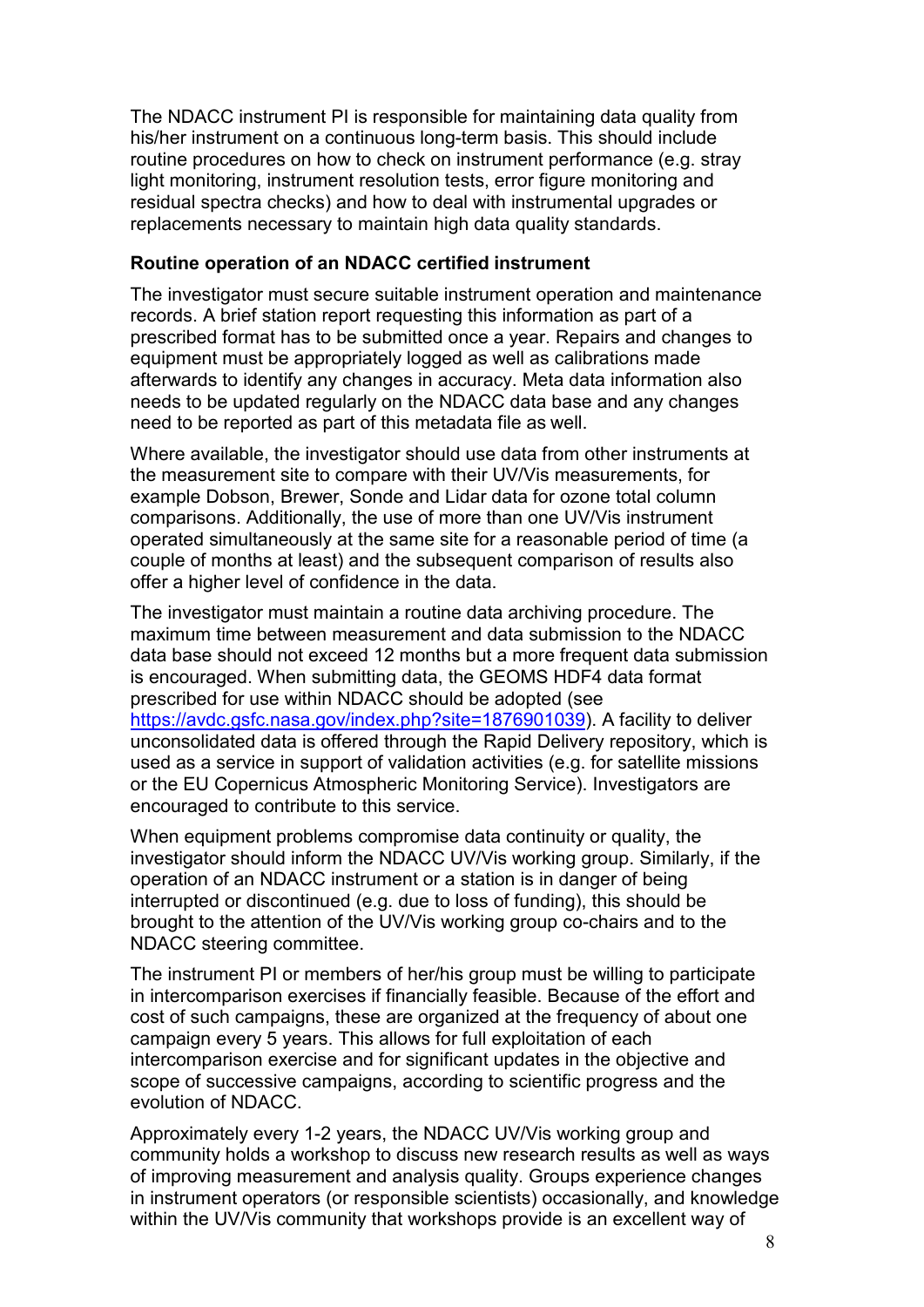providing training for new people. Workshops also foster ongoing collaboration between groups, which helps to ensure high measurement quality standards within the NDACC UV/Vis community.

#### **Upgrade or replacement of an NDACC certified instrument**

Instrument and analysis improvements that enhance scientific output or data quality are encouraged. The group should ensure, however, that data continuity and quality is maintained. Where possible, an improved instrument should be operated in parallel with the existing instrument for a period of at least 6 months, and the data should be carefully compared before switching over to the new instrument. When an instrument or analysis technique improvement results in a change in the measurement results, this must be fully reported and recorded in the archive as part of the metadata record.

## **Standardised instrument operation and data retrieval**

Recommendations for standardized instrument operation and data retrieval have been agreed upon as part of activities of the UV/Vis working group. It is the responsibility of the instrument PI to make sure that these recommendations are properly implemented and used for the production of data to be archived in the NDACC data base. PIs are strongly encouraged to consult the following documents at the NDACC UV/Vis working group web site:

- NDACC UV/Vis Best Practices Document
- NDACC UV/Vis Algorithm Theoretical Background Document
- NDACC UV/Vis Recommended Retrieval Settings

## **UV/VIS Central Processing**

In addition to recommendations for standardized data retrieval of UV/Vis zenith-sky and MAX-DOAS data products, the UV/Vis working group has developed under an ESA-funded project (FRM4DOAS) a Central Processing System (CPS) operated at BIRA-IASB and accessible to NDACC certified instrument PIs. The current version of the CPS is designed to ingest level-1 spectral measurements from MAX-DOAS instruments and generate the following level-2 data products in fast-delivery mode: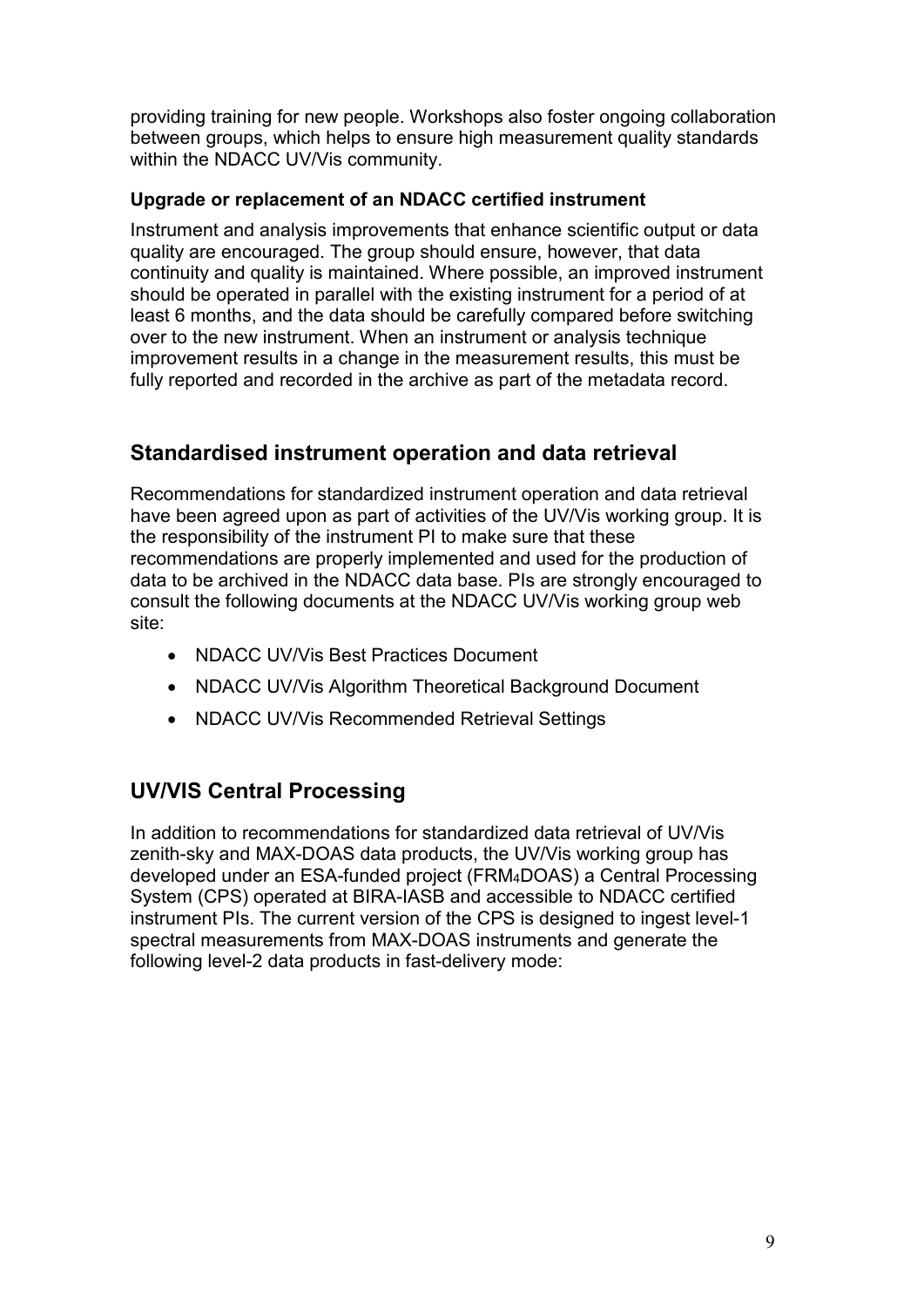- − Vertical profiles and integrated columns of tropospheric NO2 and **HCHO**
- − Vertical profiles of aerosol extinction and aerosol optical density at O4 absorption wavelengths
- − Vertical profiles and integrated columns of stratospheric NO2
- − Total ozone vertical columns.

These products are generated using standard retrieval algorithms selected through a Round-Robin intercomparison, or based on well-established algorithms published in the peer-reviewed literature. The UV/Vis CPS is fully documented on the FRM4DOAS project site (see [http://frm4doas.aeronomie.be\)](http://frm4doas.aeronomie.be/)

Upon successful registration, access to the CPS on a dedicated incoming ftp server requires the adoption of a common standardised level-1 netCDF data format also described on the FRM4DOAS project web-site. Once being ingested, level-1 data files undergo QA/QC and subsequent processing for the data products listed above to produce final level-2 products. These are delivered in (1) an internal netCDF file format that contains a complete and fully traceable set of variables and ancillary data information, and (2) the standard GEOMS HDF4 file format (see

[https://avdc.gsfc.nasa.gov/index.php?site=1876901039\)](https://avdc.gsfc.nasa.gov/index.php?site=1876901039), suitable for submission to the NDACC Rapid Delivery data base. GEOMS HDF4 files are automatically transferred to the EVDC databases for duplication. The access to the internal (master) netCDF output files is currently restricted to instrument data providers. Various services are implemented within the CPS to allow for the detection of anomalies in the processing chain and generate various reports (status on processed files, statistics, list of anomalies, etc). Upon detection of anomalies, e-mail alerts are sent to the corresponding data providers.

Initiated in July 2016, the UV/Vis CPS will begin operation by spring 2020 using an initial set of 11 stations. These will progressively be expanded as part of the follow-up activities of the ESA FRM4DOAS project. The system is primarily designed to allow for automated and quality-controlled MAX-DOAS processing in rapid-delivery mode to serve the validation of satellite missions such as Sentinel-5 Precursor and the future Sentinel-4 and Sentinel-5. In addition, it will generate optimized quality-controlled off-line data products ready for feeding the NDACC consolidated data base. Facilities to reprocess long-term data series at relevant sites are also part of the Service.

More details about the FRM4DOAS project can be found at [http://frm4doas.aeronomie.be/index.php.](http://frm4doas.aeronomie.be/index.php)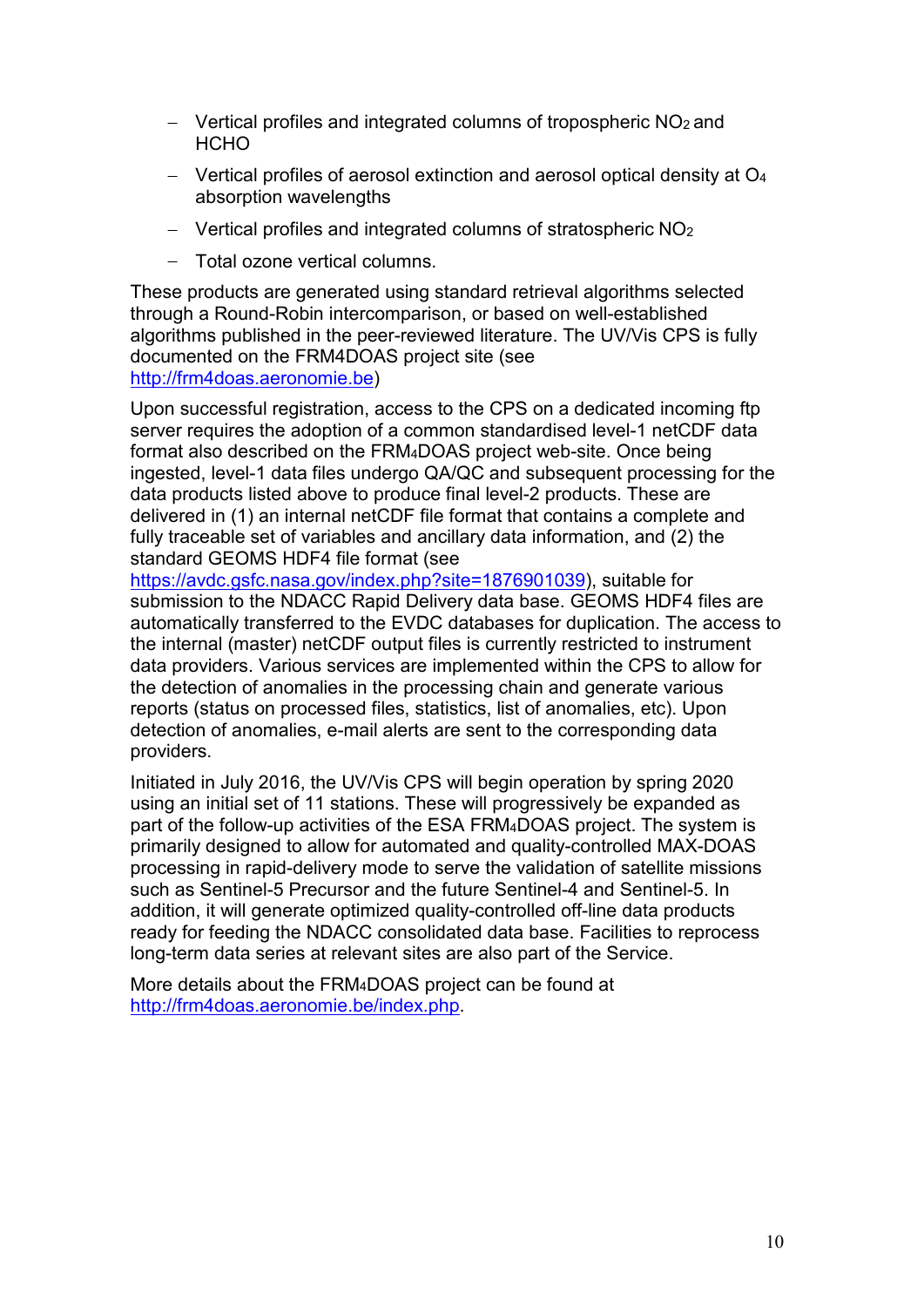### **References**

- Aliwell, S. R., Van Roozendael, M., Johnston, P. V., Richter, A., Wagner, T., Arlander, D. W., Burrows, J. P., Fish, D. J., Jones, R.L., Tørnkvist, K. K., Lambert, J.-C., Pfeilsticker, K., and Pundt,I.: Analysis for BrO in zenith-sky spectra: An intercomparison exercise for analysis improvement, J. Geophys. Res., 107, D140, doi:10.1029/2001JD000329, 2002.
- Donner, S., Kuhn, J., Van Roozendael, M., Bais, A., Beirle, S., Bösch, T., Bognar, K., Bruchkouski, I., Chan, K. L., Dörner, S., Drosoglou, T., Fayt, C., Frieß, U., Hendrick, F., Hermans, C., Jin, J., Li, A., Ma, J., Peters, E., Pinardi, G., Richter,A., Schreier, S. F., Seyler, A., Strong, K., Tirpitz, J.-L., Wang, Y., Xie, P., Xu, J., Zhao, X., and Wagner, T.: Evaluating different methods for elevation calibration of MAX-DOAS (Multi AXis Differential Optical Absorption Spectroscopy) instruments during the CINDI-2 campaign, Atmos. Meas. Tech., 13, 685–712, [https://doi.org/10.5194/amt-13-685-2020,](https://doi.org/10.5194/amt-13-685-2020) 2020.
- Frieß, U., Klein Baltink, H., Beirle, S., Clémer, K., Hendrick, F., Henzing, B., Irie, H., de Leeuw, G., Li, A., Moerman, M. M., van Roozendael, M., Shaiganfar, R., Wagner, T., Wang, Y., Xie, P., Yilmaz, S., and Zieger, P.: Intercomparison of aerosol extinction profiles retrieved from MAX-DOAS measurements, Atmos. Meas. Tech., 9, 3205– 3222, https://doi.org/10.5194/amt-9-3205-2016, 2016.
- Hofmann, D., P. Bonasoni, M. De Maziere, F. Evangelisti, G. Giovanelli, A. Goldman, F. Goutail, J. Harder, R. Jakoubek, P. Johnston, J. Kerr, W. Matthews, T. McElroy, R. McKenzie, G. Mount, U. Platt, JP. Pommereau, A. Sarkissian, P. Simon, S. Solomon, J. Stutz, A. Thomas, M. Van Roozendael, and E. Wu, Intercomparison of UV/visible spectrometers for measurements of stratospheric NO2 for the network for the detection of stratospheric change, J. Geophys. Res., 100, 16,765, 1995.
- Kreher, K., Van Roozendael, M., Hendrick, F., Apituley, A., Dimitropoulou, E., Frieß, U., Richter, A., Wagner, T., Abuhassan, N., Ang, L., Anguas, M., Bais, A., Benavent, N., Bösch, T., Bognar, K., Borovski, A., Bruchkouski, I., Cede, A., Chan, K. L., Donner, S., Drosoglou, T., Fayt, C., Finkenzeller, H., Garcia-Nieto, D., Gielen, C., Gómez-Martín, L., Hao, N., Herman, J. R., Hermans, C., Hoque, S., Irie, H., Jin, J., Johnston, P., Khayyam Butt, J., Khokhar, F., Koenig, T. K., Kuhn, J., Kumar, V., Lampel, J., Liu, C., Ma, J., Merlaud, A., Mishra, A. K., Müller, M., Navarro-Comas, M., Ostendorf, M., Pazmino, A., Peters, E., Pinardi, G., Pinharanda, M., Piters, A., Platt, U., Postylyakov, O., Prados-Roman, C., Puentedura, O., Querel, R., Saiz-Lopez, A., Schönhardt, A., Schreier, S. F., Seyler, A., Sinha, V., Spinei, E., Strong, K., Tack, F., Tian, X., Tiefengraber, M., Tirpitz, J.- L., van Gent, J., Volkamer, R., Vrekoussis, M., Wang, S., Wang, Z., Wenig, M., Wittrock, F., Xie, P. H., Xu, J., Yela, M., Zhang, C., and Zhao, X.: Intercomparison of NO2, O4, O3 and HCHO slant column measurements by MAX-DOAS and zenith-sky UV-Visible spectrometers during the CINDI-2 campaign, Atmos. Meas. Tech. Discuss., https://doi.org/10.5194/amt-2019-157, in review, 2019.
- Pinardi, G., Van Roozendael, M., Abuhassan, N., Adams, C., Cede, A., Clémer, K., Fayt, C., Frieß, U., Gil, M., Herman, J., Hermans, C., Hendrick, F., Irie, H., Merlaud, A., Navarro Comas, M., Peters, E., Piters, A. J. M., Puentedura, O., Richter, A., Schönhardt, A., Shaiganfar, R., Spinei, E., Strong, K., Takashima, H., Vrekoussis, M., Wagner, T., Wittrock, F., and Yilmaz, S.: MAX-DOAS formaldehyde slant column measurements during CINDI: intercomparison and analysis improvement, Atmos. Meas. Tech., 6, 167-185, https://doi.org/10.5194/amt-6-167-2013, 2013.
- Piters, A. J. M., Boersma, K. F., Kroon, M., Hains, J. C., Van Roozendael, M., Wittrock, F., Abuhassan, N., Adams, C., Akrami, M., Allaart, M. A. F., Apituley, A.,